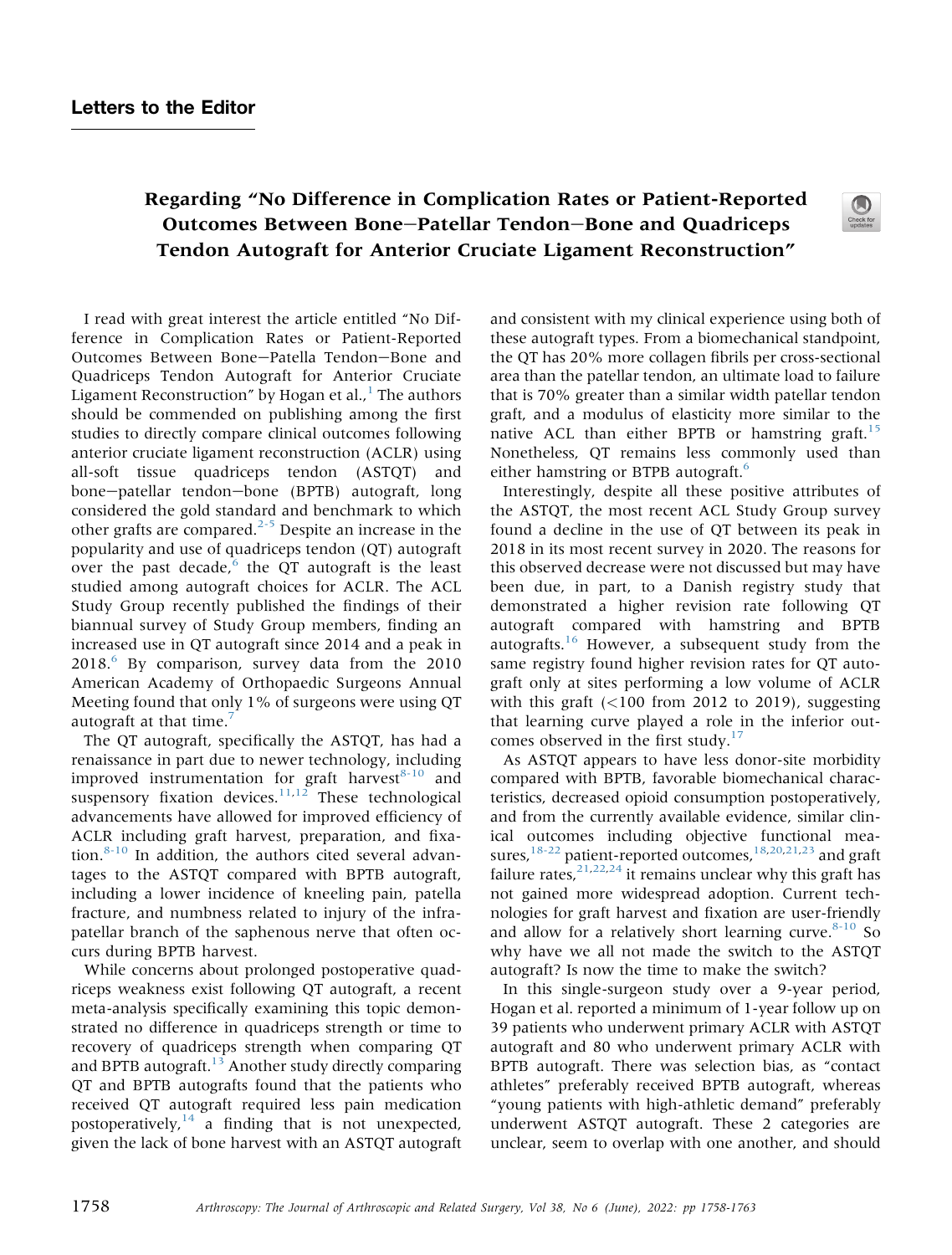be clarified. Furthermore, 38 patients who underwent BPTB autograft had not yet met the 12-month minimum follow-up requirement at the time of data analysis and were excluded, whereas all patients in the ASTQT group met the 12-month minimum follow-up requirement. This suggests that the surgeon may have stopped performing ASTQT for a period of time, which warrants explanation, given the findings and conclusions of the study. While nonsignificant ( $P = .06$ ), the BPTB group had a mean follow-up that was 6.1 months longer than the ASTQT autograft in a study that the authors acknowledged was not adequately powered, indicating that the BPTB group may have had more exposure risk for reinjury. As the authors stated, graft failure is one of the most important outcome measures to consider when comparing ACL graft choices. Few conclusions can be drawn regarding graft failure in this study due to a low number of failures (and a relatively low number of patients overall), although notably, there were early failures that underwent revision in both groups (4.3 months in ASTQT autograft and 2.3 months in BPTB autograft).

Throughout the discussion, the authors state that ASTQT autograft can produce reliable and similar results as compared with BPTB autograft reconstruction, performing comparably with BPTB in patient-reported outcome measures at "mid-term follow-up." With a minimum follow-up of 1 year in both groups and a mean follow-up of less than 2 years in the ASTQT group, this should be considered a short-term follow-up study rather than "mid-term." The authors correctly acknowledge that additional longer-term studies are necessary to identify whether these outcomes diminish over time. I would add that larger, adequately powered studies in the greatest-risk populations, such as young athletes returning to level 1 sports (multidirectional field sports that involve landing, pivoting, or change of direction), $^{25}$  will be critical to sufficiently support the notion that the ASTQT can produce similar outcomes and is a safe, reliable, and effective graft as compared with BPTB autograft.

Within their discussion, the authors thoroughly review the existing literature comparing QT with other autografts, with nearly all studies demonstrating no significant difference when comparing QT with BPTB in any clinical outcome measure.<sup>18,20-23,26-31</sup> However, in many of these previous studies, there was heterogeneity in graft fixation methods and whether a bone plug was harvested along with the QT autograft. As such, this is among the first study to directly compare ASTQT with BPTB autograft, and the authors should be commended for this.

Despite all this optimism, we should be cautious in adopting the ASTQT as a one-size-fits-all approach to ACL graft choice. When assessing outcomes following ACLR and comparing graft choices, data should be

stratified according to the risk profile of the patients following their return to preinjury activity level. When ACLR is performed in older patients and in nonathletes, the risk of graft failure following appropriate rehabilitation and return to activities is substantially lower than that in high-risk groups including young patients (<18-25 years old) and in those returning to level 1 sports.<sup>3,25,32,33</sup> These factors are considered within the MOON Knee Group's ACL Autograft Retear Risk Calculator, a validated tool that I use to counsel each of my ACL-injured patients. $34$  Multiple previous studies, including one from the MOON group, has made it clear that allograft is not an appropriate graft choice for young patients and for athletes who participate in level 1 sports due to a 3-fold risk of failure compared with autograft. $3,35$  Autograft literature also continues to evolve. Despite several large meta-analyses that have reported equivalent or near-equivalent clinical outcomes including graft failure rates when comparing hamstring and BPTB autograft,<sup>34,36-39</sup> recent data suggest that BPTB is preferable to hamstring autograft in young athletes. The devil is in the details: Most previous studies comparing hamstring and BPTB autograft that have suggested equivalent outcomes have included allcomers regardless of risk profile and have failed to sufficiently stratify data according to age and activity level.<sup>40</sup> In a mid-term follow-up study that only included patients aged 14-22 years injured in sports, the MOON Knee Group reported a 2.1 times greater odds of ACL graft revision after ACLR with hamstring autograft compared to BPTB at minimum 6-year follow-up. $40$ This cohort comprises the greatest-risk group undergoing ACLR and may also represent the group in which graft choice has the largest impact on failure rates following ACLR. While the findings of that study should not be extrapolated to other soft-tissue autografts, a head-to-head comparison of the ASTQT autograft and BPTB autograft in a similar high-risk population has yet to be published. Currently, BPTB autograft remains the most commonly used graft among high-level collegiate and professional athletes as well as among young recreational athletes in the United States. $40-42$  It is possible that future studies will show that the ASTQT has equivalent clinical outcomes, including graft failure rates, successful return to sport at the preinjury level, and equivalent patient-reported outcomes as BPTB in these high-risk populations, but these important comparative data are not yet available.

The ASTQT autograft appears to have an increasing role in ACLR, but the specific populations in which it should be the preferred graft remain to be defined. Our choice of graft for each patient should not depend on surgeon preference or comfort level based on exposure during training. Instead, we must continue to evolve based on the best available evidence and provide the most suitable graft for each patient based their risk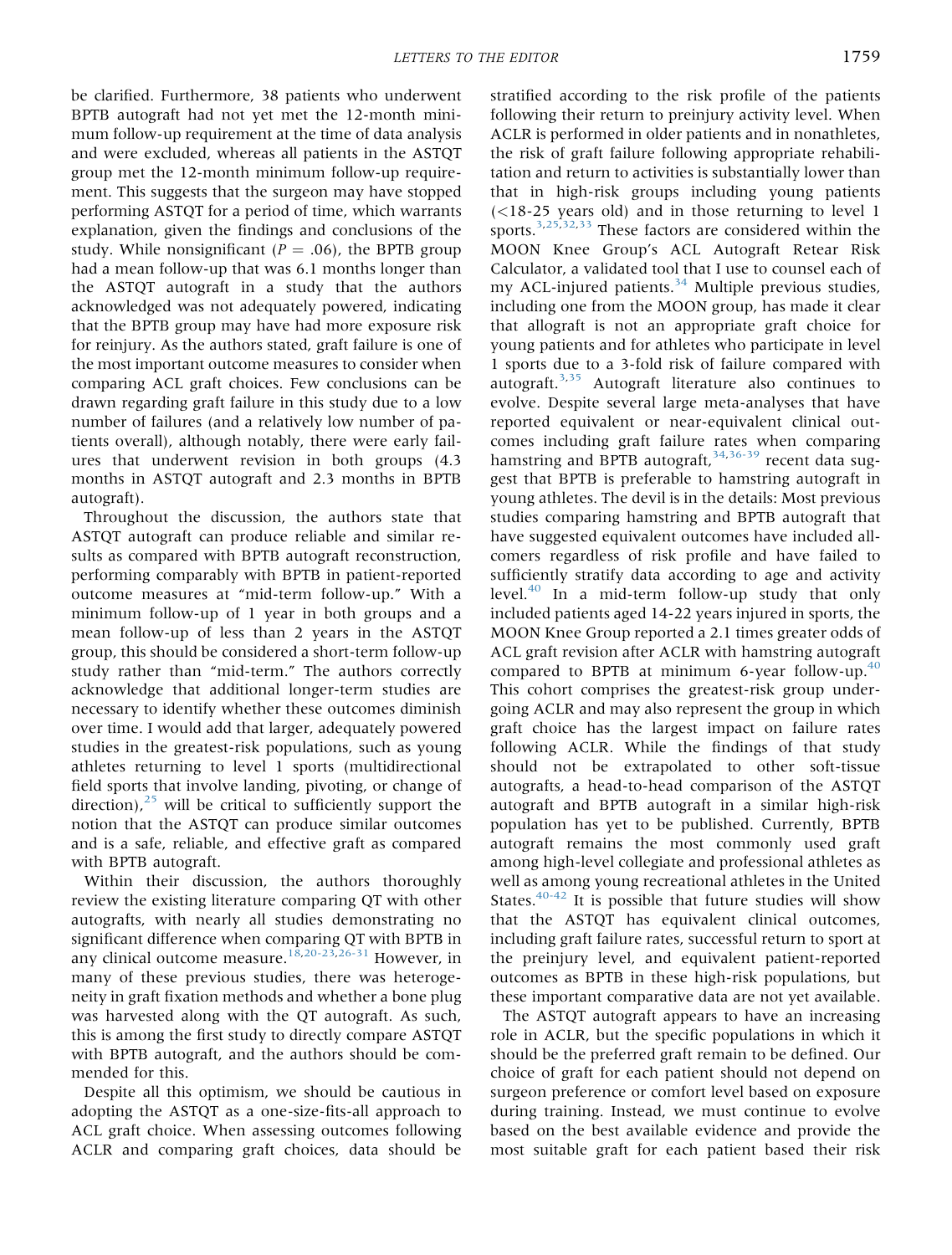profile and post-rehabilitation goals. Future comparative clinical outcomes studies will continue to guide us in selecting the appropriate graft for each patient, and we must remain open and critical in interpreting these studies and applying them to our practices.

Joseph D. Lamplot, M.D. Assistant Professor of Orthopaedic Surgery, Department of Orthopaedic Surgery, Emory University, Flowery Branch, Georgia, U.S.A

Note: The author reports no conflicts of interest in the authorship and publication of this letter. Full ICMJE author disclosure forms are available for this article online, as supplementary material.

> 2022 by the Arthroscopy Association of North America <https://doi.org/10.1016/j.arthro.2022.04.003>

## References

- <span id="page-2-0"></span>1. [Hogan DW, Burch MB, Rund JM, et al. No difference in](http://refhub.elsevier.com/S0749-8063(22)00232-8/sref44) [complication rates or patient-reported outcomes between](http://refhub.elsevier.com/S0749-8063(22)00232-8/sref44) [bone-patella tendon-bone and quadriceps tendon auto](http://refhub.elsevier.com/S0749-8063(22)00232-8/sref44)[graft for anterior cruciate ligament reconstruction.](http://refhub.elsevier.com/S0749-8063(22)00232-8/sref44) [Arthrosc Sports Med Rehabil](http://refhub.elsevier.com/S0749-8063(22)00232-8/sref44) 2022;4:e417-e424.
- 2. [Carmichael JR, Cross MJ. Why bone](http://refhub.elsevier.com/S0749-8063(22)00232-8/sref1)-[patella ten](http://refhub.elsevier.com/S0749-8063(22)00232-8/sref1)[don](http://refhub.elsevier.com/S0749-8063(22)00232-8/sref1)-[bone grafts should still be considered the gold](http://refhub.elsevier.com/S0749-8063(22)00232-8/sref1) [standard for anterior cruciate ligament reconstruction.](http://refhub.elsevier.com/S0749-8063(22)00232-8/sref1) Br J Sports Med [2009;43:323-325.](http://refhub.elsevier.com/S0749-8063(22)00232-8/sref1)
- 3. [Kaeding CC, Aros B, Pedroza A, et al. Allograft versus](http://refhub.elsevier.com/S0749-8063(22)00232-8/sref2) [autograft anterior cruciate ligament reconstruction: Pre](http://refhub.elsevier.com/S0749-8063(22)00232-8/sref2)[dictors of failure from a MOON prospective longitudinal](http://refhub.elsevier.com/S0749-8063(22)00232-8/sref2) cohort. Sports Health [2011;3:73-81.](http://refhub.elsevier.com/S0749-8063(22)00232-8/sref2)
- 4. [Magnussen RA, Carey JL, Spindler KP. Does autograft](http://refhub.elsevier.com/S0749-8063(22)00232-8/sref3) [choice determine intermediate-term outcome of ACL](http://refhub.elsevier.com/S0749-8063(22)00232-8/sref3) reconstruction? [Knee Surg Sports Traumatol Arthrosc](http://refhub.elsevier.com/S0749-8063(22)00232-8/sref3) [2011;19:462-472.](http://refhub.elsevier.com/S0749-8063(22)00232-8/sref3)
- 5. [Spindler KP, Kuhn JE, Freedman KB, Matthews CE,](http://refhub.elsevier.com/S0749-8063(22)00232-8/sref4) [Dittus RS, Harrell FE Jr. Anterior cruciate ligament](http://refhub.elsevier.com/S0749-8063(22)00232-8/sref4) [reconstruction autograft choice: Bone-tendon-bone](http://refhub.elsevier.com/S0749-8063(22)00232-8/sref4) [versus hamstring: does it really matter? A systematic re](http://refhub.elsevier.com/S0749-8063(22)00232-8/sref4)view. Am J Sports Med [2004;32:1986-1995.](http://refhub.elsevier.com/S0749-8063(22)00232-8/sref4)
- 6. [Arnold MP, Calcei JG, Vogel N, et al. ACL Study Group](http://refhub.elsevier.com/S0749-8063(22)00232-8/sref5) [survey reveals the evolution of anterior cruciate ligament](http://refhub.elsevier.com/S0749-8063(22)00232-8/sref5) [reconstruction graft choice over the past three decades.](http://refhub.elsevier.com/S0749-8063(22)00232-8/sref5) [Knee Surg Sports Traumatol Arthrosc](http://refhub.elsevier.com/S0749-8063(22)00232-8/sref5) 2021;29:3871-3876.
- 7. [van Eck CF, Illingworth KD, Fu FH. Quadriceps tendon:](http://refhub.elsevier.com/S0749-8063(22)00232-8/sref6) The forgotten graft. Arthroscopy [2010;26:441-442. author](http://refhub.elsevier.com/S0749-8063(22)00232-8/sref6) [reply 442-443](http://refhub.elsevier.com/S0749-8063(22)00232-8/sref6).
- 8. [Slone HS, Xerogeanes JW. Anterior cruciate ligament](http://refhub.elsevier.com/S0749-8063(22)00232-8/sref7) [reconstruction with quadriceps tendon autograft: A](http://refhub.elsevier.com/S0749-8063(22)00232-8/sref7) [minimally invasive harvest technique.](http://refhub.elsevier.com/S0749-8063(22)00232-8/sref7) JBJS Essent Surg Tech [2014;4:e16](http://refhub.elsevier.com/S0749-8063(22)00232-8/sref7).
- 9. [Sprowls GR, Robin BN. The quad link technique for an](http://refhub.elsevier.com/S0749-8063(22)00232-8/sref8) [all-soft-tissue quadriceps graft in minimally invasive, all](http://refhub.elsevier.com/S0749-8063(22)00232-8/sref8)[inside anterior cruciate ligament reconstruction.](http://refhub.elsevier.com/S0749-8063(22)00232-8/sref8) Arthrosc Tech [2018;7:e845-e852](http://refhub.elsevier.com/S0749-8063(22)00232-8/sref8).
- 10. [Ollivier M, Cognault J, Pailhe R, Bayle-Iniguez X,](http://refhub.elsevier.com/S0749-8063(22)00232-8/sref9) [Cavaignac E, Murgier J. Minimally invasive harvesting of](http://refhub.elsevier.com/S0749-8063(22)00232-8/sref9)

[the quadriceps tendon: Technical note.](http://refhub.elsevier.com/S0749-8063(22)00232-8/sref9) Orthop Traumatol Surg Res [2021;107:102819](http://refhub.elsevier.com/S0749-8063(22)00232-8/sref9).

- 11. [Slone HS, Romine SE, Premkumar A, Xerogeanes JW.](http://refhub.elsevier.com/S0749-8063(22)00232-8/sref10) [Quadriceps tendon autograft for anterior cruciate liga](http://refhub.elsevier.com/S0749-8063(22)00232-8/sref10)[ment reconstruction: A comprehensive review of current](http://refhub.elsevier.com/S0749-8063(22)00232-8/sref10) [literature and systematic review of clinical results.](http://refhub.elsevier.com/S0749-8063(22)00232-8/sref10) Arthroscopy [2015;31:541-554.](http://refhub.elsevier.com/S0749-8063(22)00232-8/sref10)
- 12. [Sheean AJ, Musahl V, Slone HS, et al. Quadriceps tendon](http://refhub.elsevier.com/S0749-8063(22)00232-8/sref11) [autograft for arthroscopic knee ligament reconstruction:](http://refhub.elsevier.com/S0749-8063(22)00232-8/sref11) [Use it now, use it often.](http://refhub.elsevier.com/S0749-8063(22)00232-8/sref11) Br J Sports Med 2018;52:698-701.
- 13. [Johnston PT, McClelland JA, Feller JA, Webster KE. Knee](http://refhub.elsevier.com/S0749-8063(22)00232-8/sref12) [muscle strength after quadriceps tendon autograft ante](http://refhub.elsevier.com/S0749-8063(22)00232-8/sref12)[rior cruciate ligament reconstruction: Systematic review](http://refhub.elsevier.com/S0749-8063(22)00232-8/sref12) and meta-analysis. [Knee Surg Sports Traumatol Arthrosc](http://refhub.elsevier.com/S0749-8063(22)00232-8/sref12) [2021;29:2918-2933](http://refhub.elsevier.com/S0749-8063(22)00232-8/sref12).
- 14. [Joseph M, Fulkerson J, Nissen C, Sheehan TJ. Short-term](http://refhub.elsevier.com/S0749-8063(22)00232-8/sref13) [recovery after anterior cruciate ligament reconstruction: A](http://refhub.elsevier.com/S0749-8063(22)00232-8/sref13) [prospective comparison of three autografts.](http://refhub.elsevier.com/S0749-8063(22)00232-8/sref13) Orthopedics [2006;29:243-248](http://refhub.elsevier.com/S0749-8063(22)00232-8/sref13).
- 15. [Xerogeanes JW. Quadriceps tendon graft for anterior](http://refhub.elsevier.com/S0749-8063(22)00232-8/sref14) [cruciate ligament reconstruction: The graft of the future.](http://refhub.elsevier.com/S0749-8063(22)00232-8/sref14) Arthroscopy [2019;35:696-697.](http://refhub.elsevier.com/S0749-8063(22)00232-8/sref14)
- 16. [Lind M, Strauss MJ, Nielsen T, Engebretsen L. Quadriceps](http://refhub.elsevier.com/S0749-8063(22)00232-8/sref15) [tendon autograft for anterior cruciate ligament recon](http://refhub.elsevier.com/S0749-8063(22)00232-8/sref15)[struction is associated with high revision rates: Results](http://refhub.elsevier.com/S0749-8063(22)00232-8/sref15) [from the Danish Knee Ligament Registry.](http://refhub.elsevier.com/S0749-8063(22)00232-8/sref15) Knee Surg Sports Traumatol Arthrosc [2020;28:2163-2169](http://refhub.elsevier.com/S0749-8063(22)00232-8/sref15).
- 17. [Lind M, Strauss MJ, Nielsen T, Engebretsen L. Low sur](http://refhub.elsevier.com/S0749-8063(22)00232-8/sref16)[gical routine increases revision rates after quadriceps](http://refhub.elsevier.com/S0749-8063(22)00232-8/sref16) [tendon autograft for anterior cruciate ligament recon](http://refhub.elsevier.com/S0749-8063(22)00232-8/sref16)[struction: Results from the Danish Knee Ligament](http://refhub.elsevier.com/S0749-8063(22)00232-8/sref16) Reconstruction Registry. [Knee Surg Sports Traumatol](http://refhub.elsevier.com/S0749-8063(22)00232-8/sref16) Arthrosc [2021;29:1880-1886](http://refhub.elsevier.com/S0749-8063(22)00232-8/sref16).
- 18. [Kim SJ, Kumar P, Oh KS. Anterior cruciate ligament](http://refhub.elsevier.com/S0749-8063(22)00232-8/sref17) [reconstruction: Autogenous quadriceps tendon-bone](http://refhub.elsevier.com/S0749-8063(22)00232-8/sref17) [compared with bone-patellar tendon-bone grafts at 2](http://refhub.elsevier.com/S0749-8063(22)00232-8/sref17) year follow-up. Arthroscopy [2009;25:137-144.](http://refhub.elsevier.com/S0749-8063(22)00232-8/sref17)
- 19. [Renstrom PA. Eight clinical conundrums relating to](http://refhub.elsevier.com/S0749-8063(22)00232-8/sref18) [anterior cruciate ligament \(ACL\) injury in sport: Recent](http://refhub.elsevier.com/S0749-8063(22)00232-8/sref18) [evidence and a personal re](http://refhub.elsevier.com/S0749-8063(22)00232-8/sref18)flection. Br J Sports Med [2013;47:367-372](http://refhub.elsevier.com/S0749-8063(22)00232-8/sref18).
- 20. [Lund B, Nielsen T, Fauno P, Christiansen SE, Lind M. Is](http://refhub.elsevier.com/S0749-8063(22)00232-8/sref19) [quadriceps tendon a better graft choice than patellar](http://refhub.elsevier.com/S0749-8063(22)00232-8/sref19) [tendon? A prospective randomized study.](http://refhub.elsevier.com/S0749-8063(22)00232-8/sref19) Arthroscopy [2014;30:593-598](http://refhub.elsevier.com/S0749-8063(22)00232-8/sref19).
- 21. [Cavaignac E, Coulin B, Tscholl P, Nik Mohd Fatmy N,](http://refhub.elsevier.com/S0749-8063(22)00232-8/sref20) [Duthon V, Menetrey J. Is quadriceps tendon autograft a](http://refhub.elsevier.com/S0749-8063(22)00232-8/sref20) [better choice than hamstring autograft for anterior cru](http://refhub.elsevier.com/S0749-8063(22)00232-8/sref20)[ciate ligament reconstruction? A comparative study with a](http://refhub.elsevier.com/S0749-8063(22)00232-8/sref20) [mean follow-up of 3.6 years.](http://refhub.elsevier.com/S0749-8063(22)00232-8/sref20) Am J Sports Med 2017;45: [1326-1332.](http://refhub.elsevier.com/S0749-8063(22)00232-8/sref20)
- 22. [Hurley ET, Calvo-Gurry M, Withers D, Farrington SK,](http://refhub.elsevier.com/S0749-8063(22)00232-8/sref21) [Moran R, Moran CJ. Quadriceps tendon autograft in](http://refhub.elsevier.com/S0749-8063(22)00232-8/sref21) [anterior cruciate ligament reconstruction: A systematic](http://refhub.elsevier.com/S0749-8063(22)00232-8/sref21) review. Arthroscopy [2018;34:1690-1698.](http://refhub.elsevier.com/S0749-8063(22)00232-8/sref21)
- 23. [Geib TM, Shelton WR, Phelps RA, Clark L. Anterior cru](http://refhub.elsevier.com/S0749-8063(22)00232-8/sref22)[ciate ligament reconstruction using quadriceps tendon](http://refhub.elsevier.com/S0749-8063(22)00232-8/sref22) [autograft: Intermediate-term outcome.](http://refhub.elsevier.com/S0749-8063(22)00232-8/sref22) Arthroscopy [2009;25:1408-1414](http://refhub.elsevier.com/S0749-8063(22)00232-8/sref22).
- 24. [Crum RJ, Kay J, Lesniak BP, Getgood A, Musahl V, de](http://refhub.elsevier.com/S0749-8063(22)00232-8/sref23) [Sa D. Bone versus all soft tissue quadriceps tendon](http://refhub.elsevier.com/S0749-8063(22)00232-8/sref23)